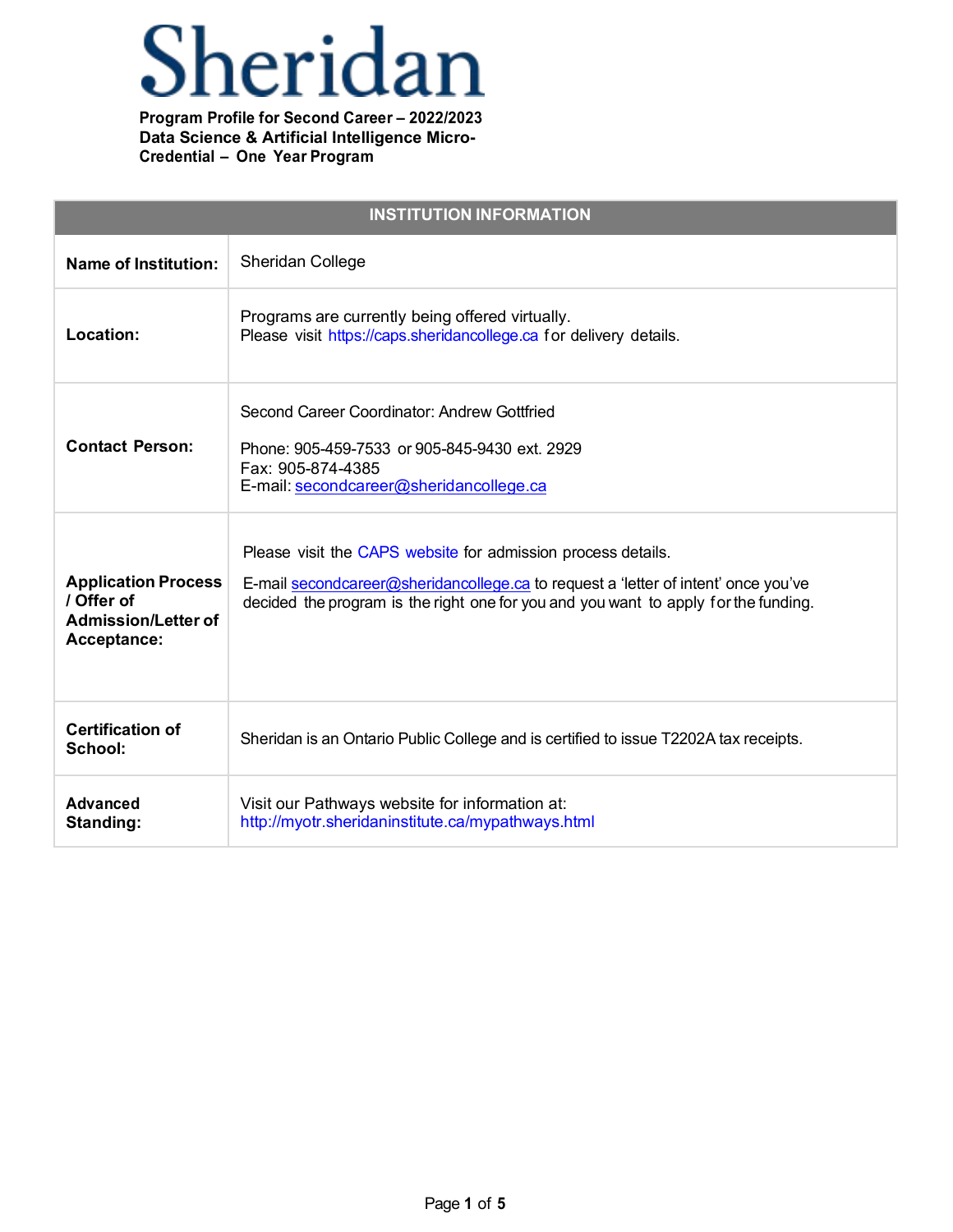

|                                                                                          | <b>PROGRAM INFORMATION</b>                                                                                                                                                                                                                                                                                                                                                         |
|------------------------------------------------------------------------------------------|------------------------------------------------------------------------------------------------------------------------------------------------------------------------------------------------------------------------------------------------------------------------------------------------------------------------------------------------------------------------------------|
| Program Name/<br><b>Credential:</b>                                                      | Data Scientist & Artificial Intelligence / Micro-Credential                                                                                                                                                                                                                                                                                                                        |
| <b>Program-Specific</b><br><b>Admission</b><br><b>Requirements:</b>                      | https://caps.sheridancollege.ca/products/data-scientist-and-artificial-intelligence.aspx                                                                                                                                                                                                                                                                                           |
| <b>Program Offered</b><br><b>SEPTEMBER 2022</b><br><b>Start/End dates by</b><br>semester | May 8, 2023<br>Sept. 12, 2022<br>Jan. 9, 2023<br>$\overline{2}$<br>1<br>3<br>To<br>To<br>To<br>Apr. 14, 2023<br>Aug. 11, 2023<br>Dec. 16 2022                                                                                                                                                                                                                                      |
| <b>Program Offered</b><br><b>JAN 2023</b><br><b>Start/End dates by</b><br>semester       | Jan. 9 2023<br>May 8, 2023<br>Sept 12, 2023<br>1<br>$\overline{\mathbf{3}}$<br>$\mathbf{2}$<br>To<br>To<br>To<br>Dec 16, 2023<br>Apr. 14, 2023<br>Aug. 11, 2023                                                                                                                                                                                                                    |
| <b>Program Offered</b><br><b>MAY 2023</b><br><b>Start/End dates by</b><br>semester       | May 8, 2023<br>Sept 12, 2023<br>Jan. 9, 2024<br>1<br>To<br>$\mathbf{2}$<br>$\mathbf{3}$<br>To<br>To<br>Dec 16, 2023<br>Aug. 11, 2023<br>April 16, 2024                                                                                                                                                                                                                             |
| Program Length/<br><b>Hours/Weeks:</b>                                                   | Program duration (weeks): 52<br>Total instructional hours: 168<br>Programs starting in September have a holiday break of approximately 3 weeks.<br>Programs starting in January and May run continuously over 8 months (no summer<br>break), with two weeks between semesters.<br>Students will be notified about their class schedule prior to the beginning of each<br>semester. |
| <b>Class Size:</b>                                                                       | Approximately 35                                                                                                                                                                                                                                                                                                                                                                   |
| <b>Course Outline:</b>                                                                   | https://www.sheridancollege.ca/programs/courses/course-outline-search                                                                                                                                                                                                                                                                                                              |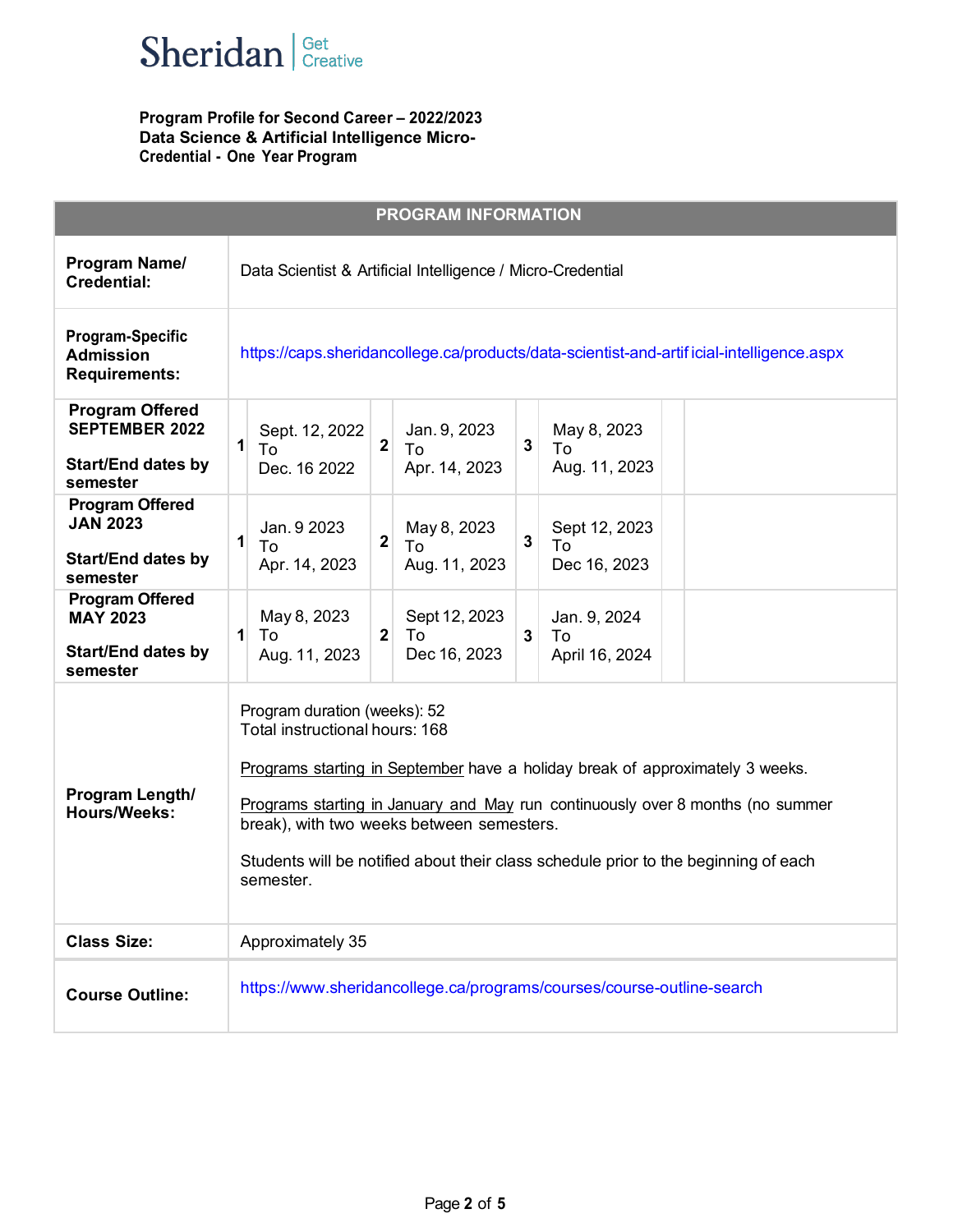

| <b>Annual Tuition:</b><br>(applicable at time<br>of publication -<br>subject to change<br>without notice) | \$1051.92<br>https://caps.sheridancollege.ca/products/data-scientist-and-artificial-intelligence.aspx<br>Tuition fees are regulated by the Ministry of Advanced Education and Skills Development<br>and a change could be made by action of the Ontario Government.<br>As the Fee Guide is prepared in advance, Sheridan reserves the right to make changes<br>due to errors and omissions. Additional fees will apply for some programs with a modified<br>curriculum. All information provided is current as of publication. |
|-----------------------------------------------------------------------------------------------------------|--------------------------------------------------------------------------------------------------------------------------------------------------------------------------------------------------------------------------------------------------------------------------------------------------------------------------------------------------------------------------------------------------------------------------------------------------------------------------------------------------------------------------------|
| Parking:<br>(applicable at time<br>of publication -<br>subject to change<br>without notice)               | https://epark.sheridancollege.ca/                                                                                                                                                                                                                                                                                                                                                                                                                                                                                              |
| <b>Book Costs:</b><br>(applicable at time<br>of publication -<br>subject to change<br>without notice)     | \$0                                                                                                                                                                                                                                                                                                                                                                                                                                                                                                                            |
| <b>Other Costs:</b>                                                                                       | Ancillary fees - \$163.6                                                                                                                                                                                                                                                                                                                                                                                                                                                                                                       |
| <b>Payment Policy for</b><br><b>Second Career:</b>                                                        | Purchase your course from our CAPS website when the courses become available and<br>provide your receipt to your ministry.                                                                                                                                                                                                                                                                                                                                                                                                     |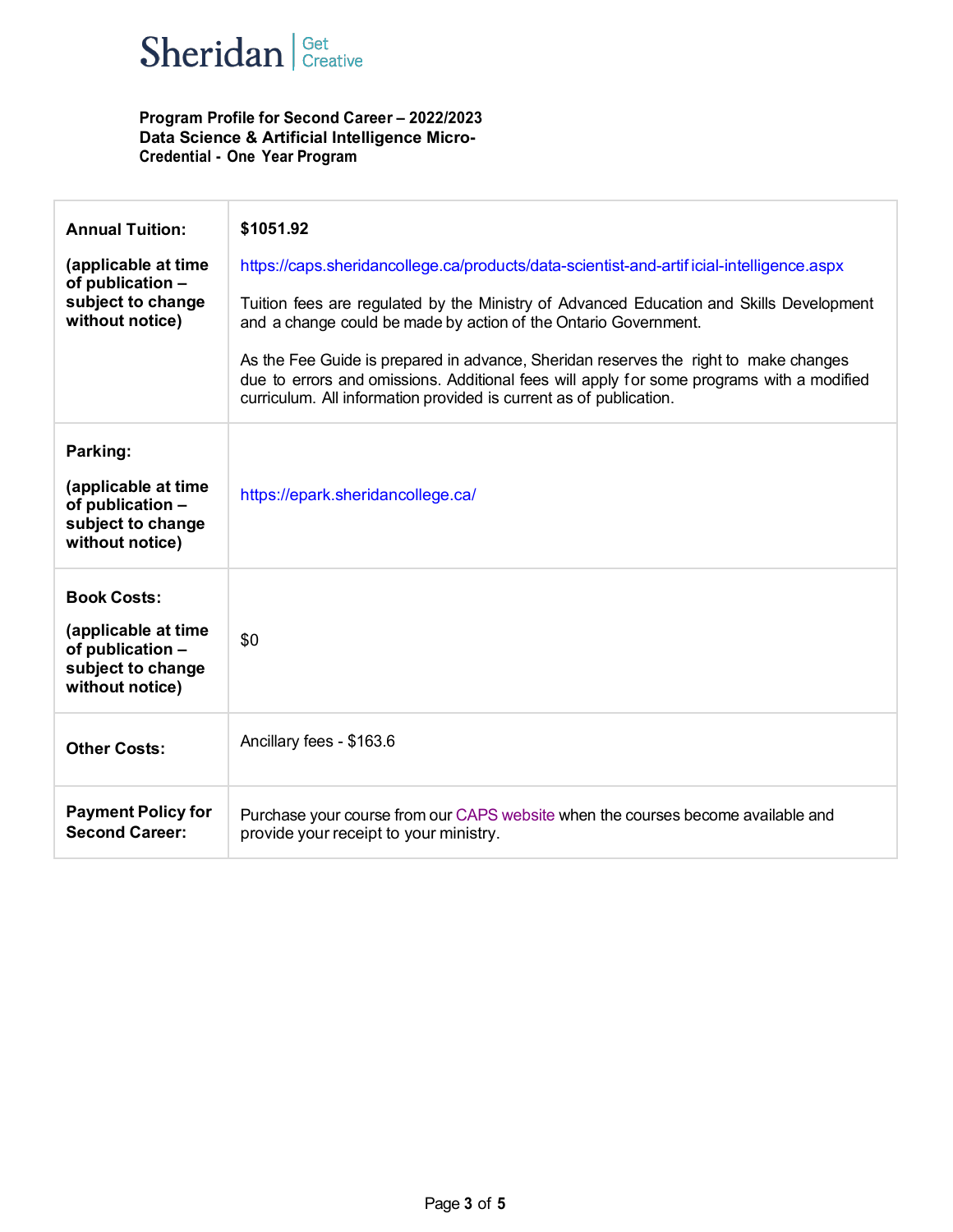

| <b>Withdrawal/Refund</b><br><b>Policy</b>                                                                      | For refunds or withdrawals, please visit:<br>https://caps.sheridancollege.ca/student-guide/transfers-refunds-and-withdrawals.aspx<br>Please note: As a Second Career-funded student, all refunds are to be returned to yourf<br>under.                                                                                                                              |
|----------------------------------------------------------------------------------------------------------------|---------------------------------------------------------------------------------------------------------------------------------------------------------------------------------------------------------------------------------------------------------------------------------------------------------------------------------------------------------------------|
| <b>Your Second Career</b><br>and Career<br><b>Opportunities:</b>                                               | Students within this path are strong modelers who want to solve complex business<br>problems with strong analytical solutions. This path is ideally suited to a student who is<br>comfortable in Python and wants to transition to a data scientist role.                                                                                                           |
| Please identify the<br>main skill learners<br>can expect to gain<br>upon completion of<br>the micro-credential | Add a lens to an organization using Data Science to drive business value.<br>$\bullet$<br>Executive Machine Learning techniques and principles.<br>$\bullet$<br>Understand NLP and text analytics.<br>$\bullet$<br>Utilize deep learning and artificial intelligence within a data science lens.<br>$\bullet$                                                       |
| <b>Method of</b><br>Instruction:                                                                               | online                                                                                                                                                                                                                                                                                                                                                              |
| <b>Equipment</b><br><b>Availability:</b>                                                                       | Students will have access to computers in open access computer labs.                                                                                                                                                                                                                                                                                                |
| <b>Instructor</b><br><b>Qualifications:</b>                                                                    | Our faculty is hired based on a combination of industry experience and academic<br>qualifications. Most faculty have relevant Master's degrees and/or professional<br>certifications where applicable.<br>Our faculty is provided with opportunities to engage in professional development to<br>ensure currency in their field and proficiency in teaching adults. |